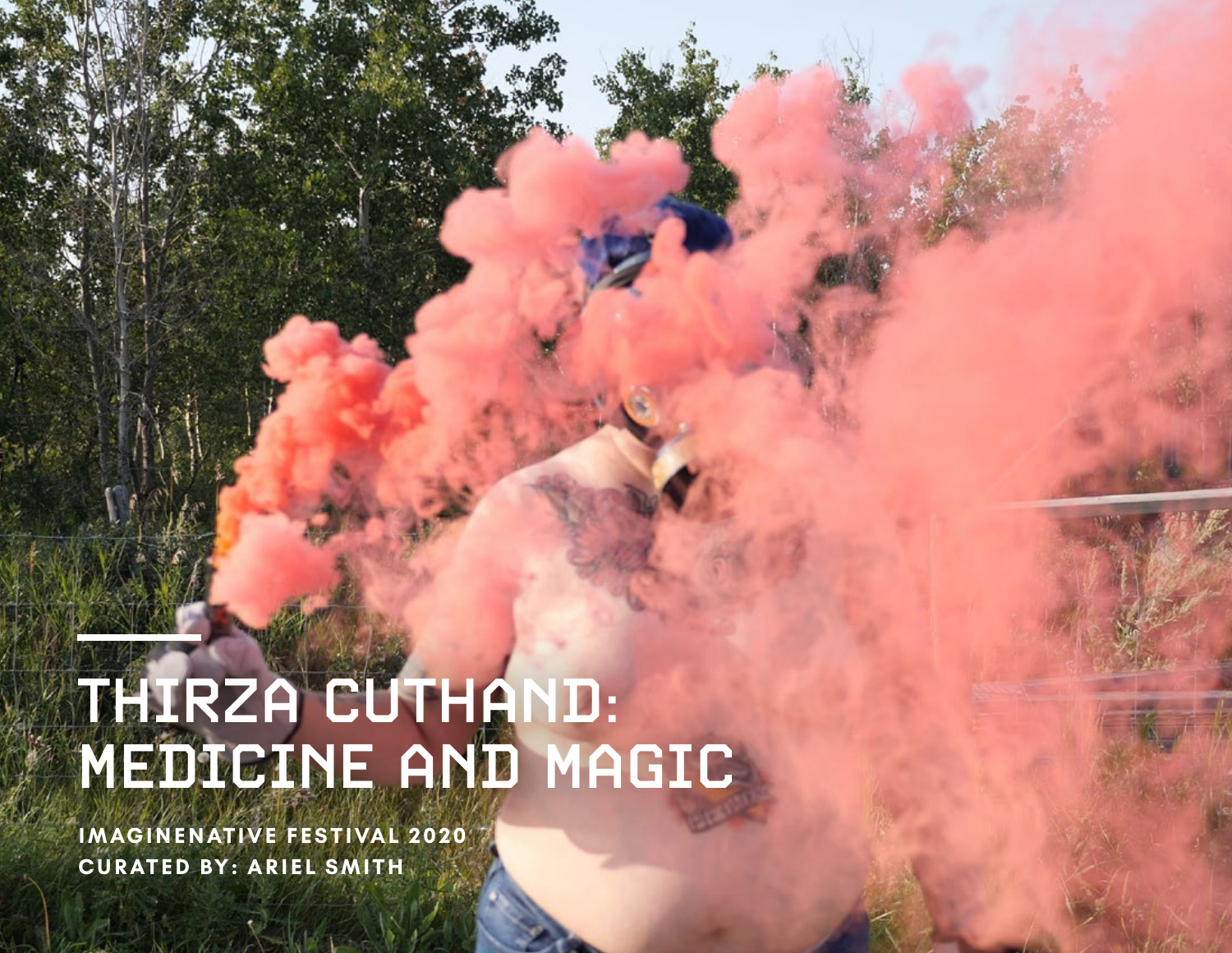# TABLE OF CONTENTS

**INTRODUCTION** 

ARTIST<br>SPOTLIGHT

THIRZA CUTHAND:<br>MEDICINE AND MAGIC



MEDICINE AND MAGIC: THIRZA CUTHAND IN<br>CONVERSATION WITH ARIEL SMITH

**2**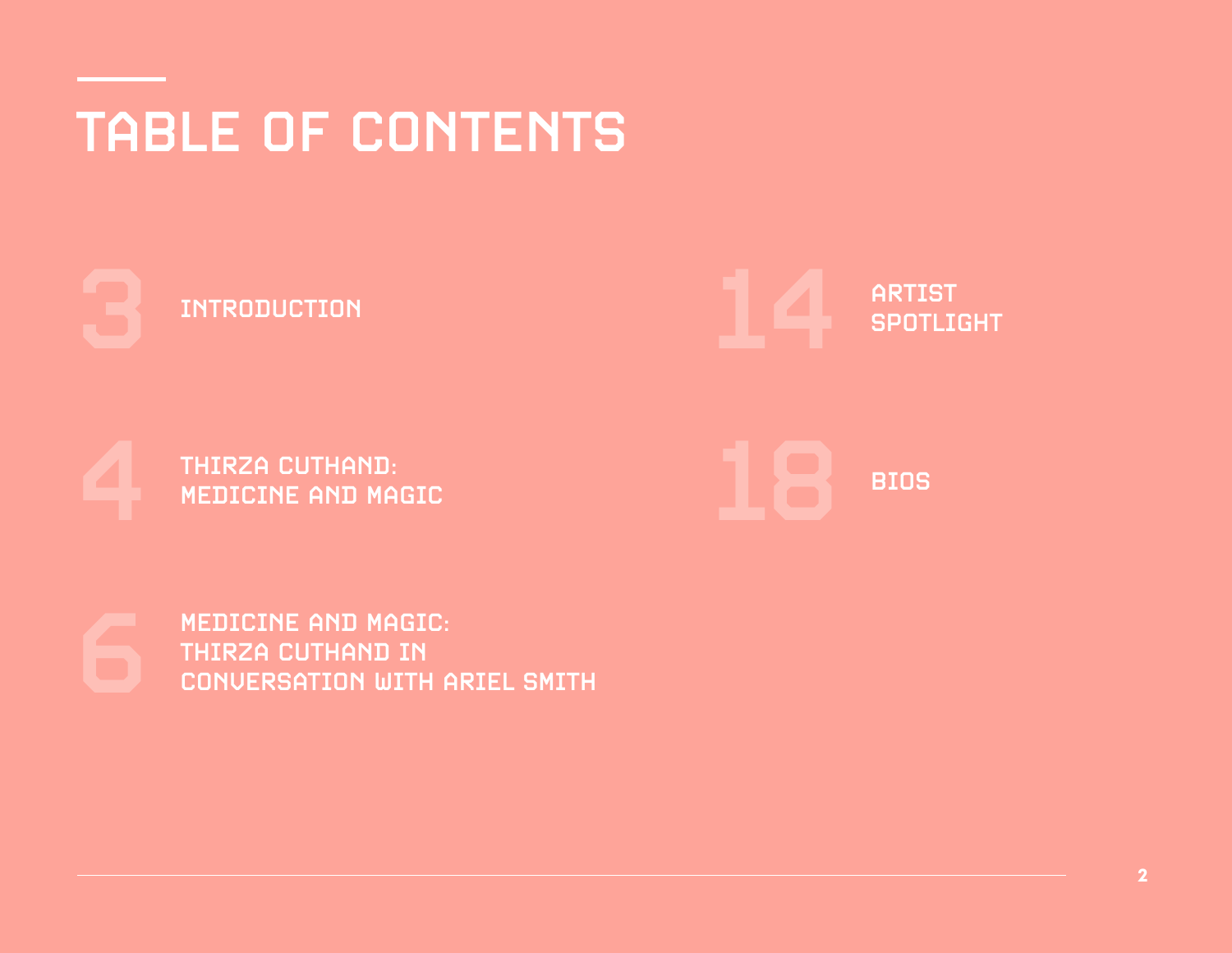# INTRODUCTION

*MAGIC INDEED… THE WORK OF THIRZA CUTHAND IN THE 2020 IMAGINENATIVE FESTIVAL*

At Vtape, it is our great pleasure to participate in this Artist Spotlight featuring Thirza Cuthand. Having distributed Thirza's work for many years, we see her work as an artist examining gender, body, and identity, while never losing touch with her Indigenous spirit. Her humour and her courage are unparalleled.

Many thanks to Niki Little, imagineNATIVE Artistic Director, for her generosity and friendship, and to all the staff and board at imagineNATIVE, our most valued partner.

### **Lisa Steele** *Creative Director, Vtape*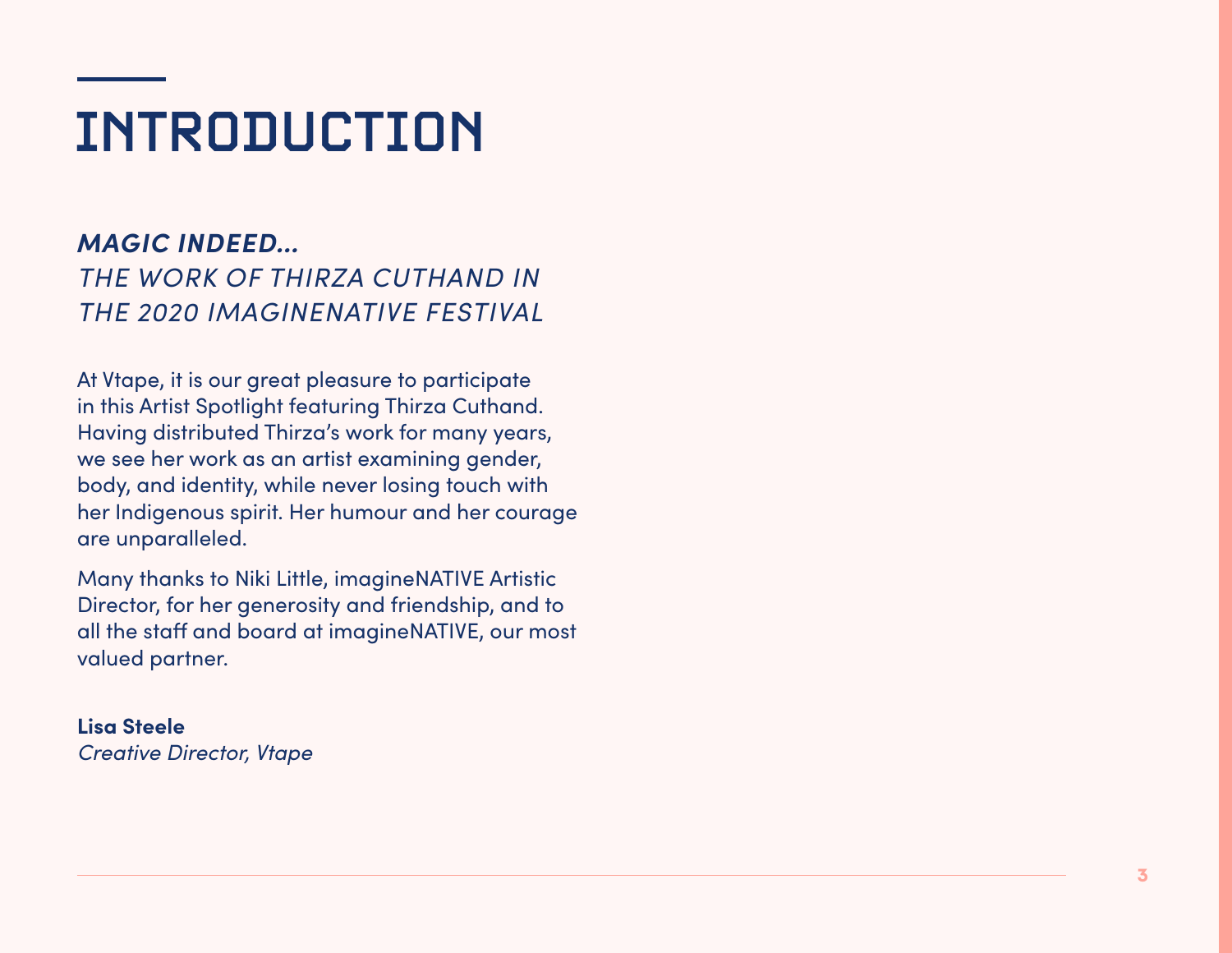## THIRZA CUTHAND: MEDICINE AND MAGIC

In this dual-channel video installation artist Thirza Cuthand creates a bridge between two stories from her maternal family history that happened over 200 years and 6000 km apart. Cuthand was born and raised in Saskatchewan, a member of Little Pine First Nation, and is of mixed Plains Cree and Scottish ancestry. Cuthand is very familiar with her Cree family history. Growing up Cuthand heard stories of medicine men in her family and of a particular bundle protected by bear spirits that was used to doctor and heal the community. One of the two stories featured in *Medicine and Magic* is a story about her great, great grandfather Misatimwas whose terrible wound was healed. Recognizing that she knew much less about her Scottish heritage, Cuthand conducted research and learned of a possible ancestor, Isobelle Sinclair, who was executed for purportedly practicing witchcraft in Scotland in the 1600s.

She writes: "I fell down a Google rabbit hole one day when the Survey of Scottish Witchcraft came out online. There was one case with a last name and a location close to my Great Grandmother's hometown that made me pause. It was a "white magic" case. A woman protecting cattle and talking with fairies. Relatively benign things. But she was executed for it.

"By juxtaposing the story of Misatimwas with the story of Isobelle Sinclair correlations are drawn between the Christian colonial violence which repressed/represses traditional Cree Medicine and practices and the colonial violence that did the same to the medicines and practices of women who were accused of being witches and burned.

"Thinking about these two stories, both were really about colonization. Christianity brought to Scotland an end to widespread beliefs in folk magic, and persecution of the women practitioners. And in Canada, with my Great Great Grandfather, the things he was healed from and healing others were wounds from wars with the Canadian Government over land, and epidemics of smallpox and Spanish Flu that were threatening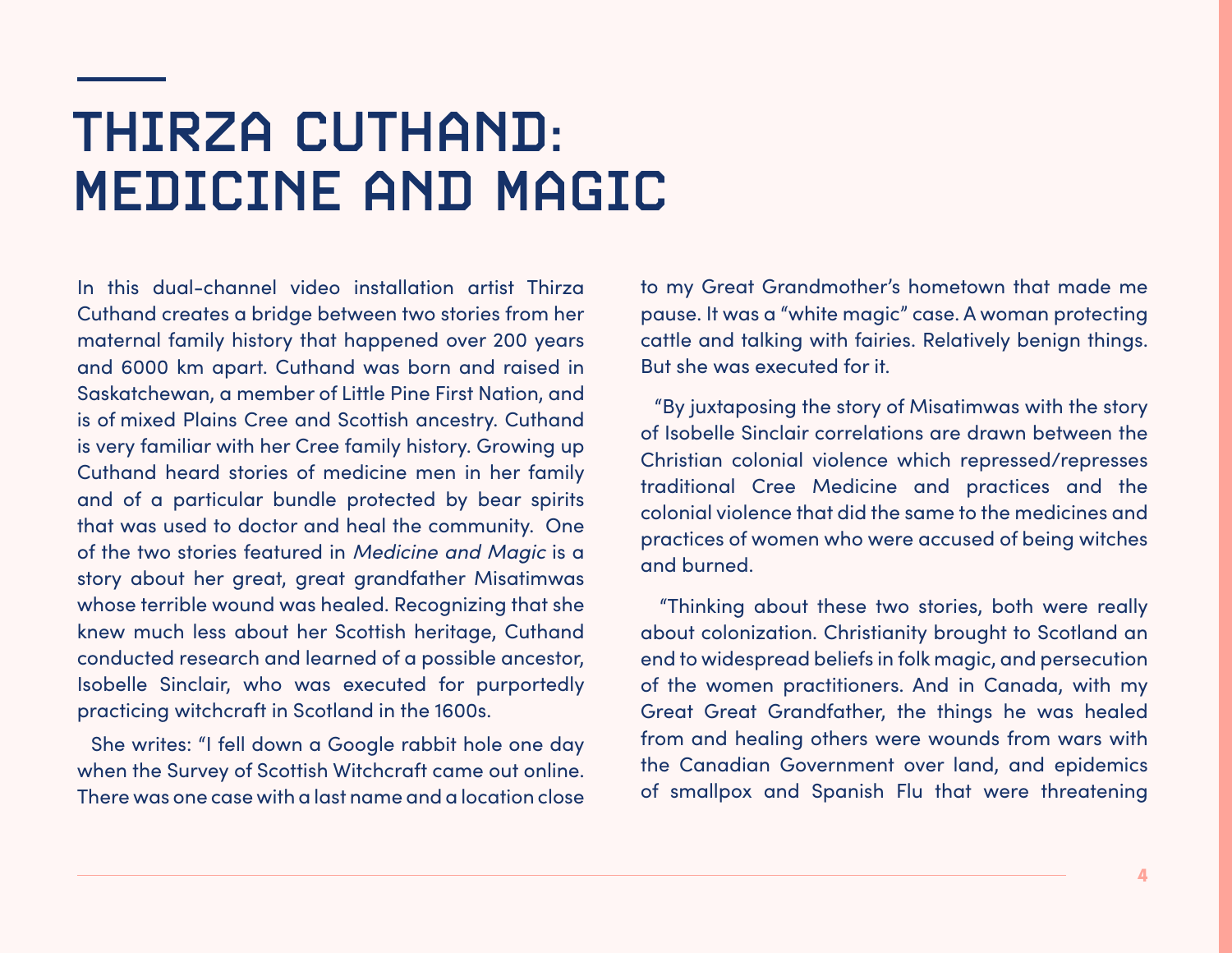

*Bears Still dying*

our family. My Grandpa, Stan Cuthand, Misatimwas' Grandson, grew up to become an Anglican Minister, yet he was very proud of telling us about his Grandfather, about the struggles that he had in 1885, and about things he believed in that were not Christian at all. Near the end of his life he said he was not going to Heaven, he was going to where his ancestors were, he was going to the stars."

Cuthand's approach with *Medicine and Magic* is more subtle in comparison to much of their previous work and can be seen as a departure in some ways, most noticeably in the absence of the artist's own voice and image which is often featured in the form of voiceover essay or direct address monologue. Cuthand opts instead to use the words of others, namely, FineDay's account of the story of Misatimwas, along with stock footage and some previously shot super 8 footage. This shift in tone, however, does nothing to take away from Cuthand's keen ability to effectively impart her thesis with clarity and emotional vulnerability. In fact the breathing room afforded to the viewer in *Medicine and Magic* with its slower pace allows for the work to wash over before sinking in, contributing to an almost meditative quality that is a new direction for the artist.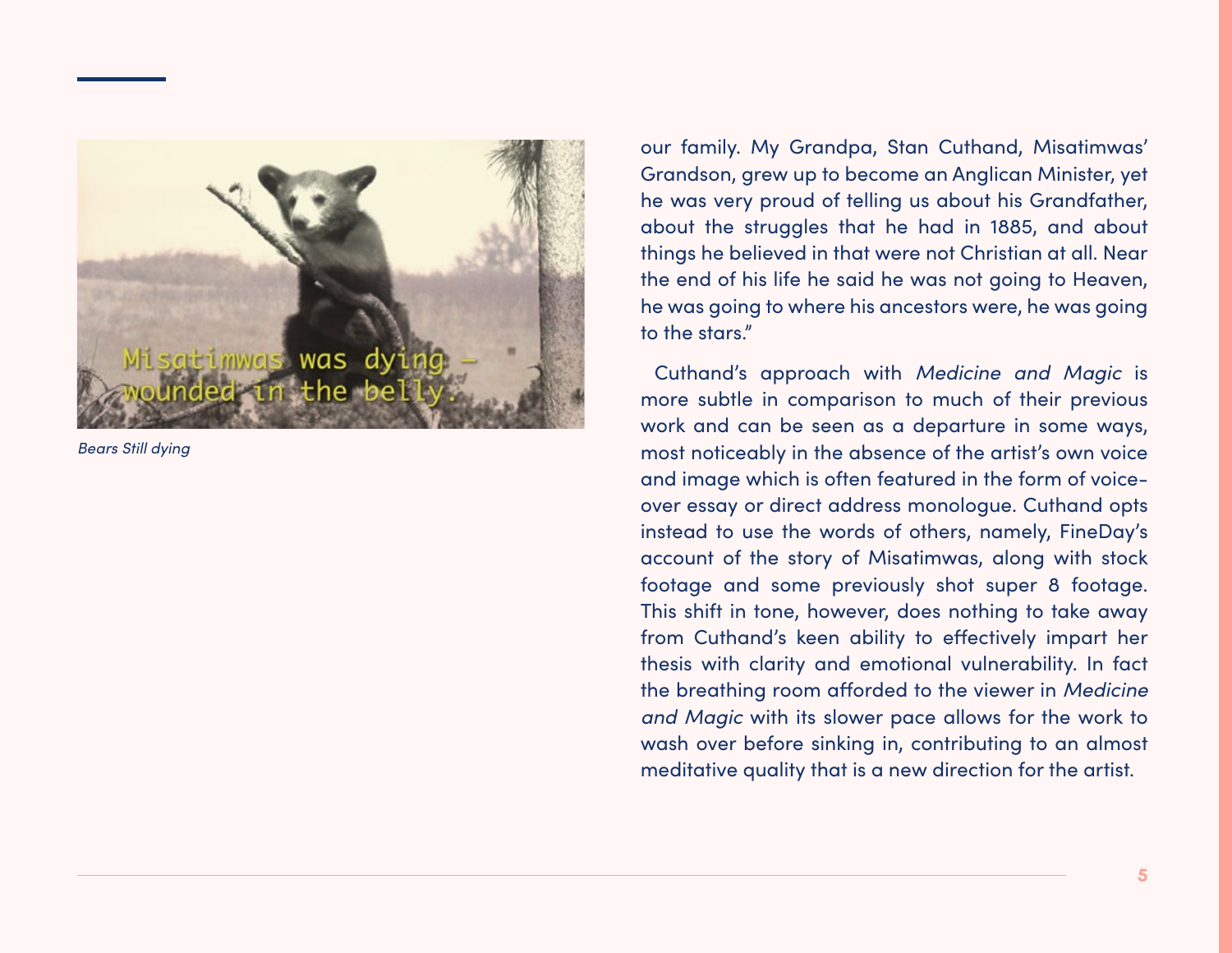## MEDICINE AND MAGIC: THIRZA CUTHAND IN CONVERSATION WITH ARIEL SMITH

Curator Ariel Smith sat down with filmmaker and performance artist Thirza Cuthand for a conversation regarding her newest work *Medicine and Magic* and making work during a global pandemic.

## Verdict: Guilty



*Cows Still Gulty*

### **ARIEL SMITH**

Your latest work *Medicine and Magic* consists of two separate videos that are then presented as a dual channel video installation. One of the videos reflects on your nêhiyawak family history and one on your Scottish family history. Can you speak about the choice to create two separate videos that are then shown simultaneously in the same physical space?

### **THIRZA CUTHAND**

They're two different stories coming from two different cultures, but at the same time those two cultures are both living within my body simultaneously. I think that's why I wanted to have the videos separate but playing at the same time. Almost like they are in conversation with each other.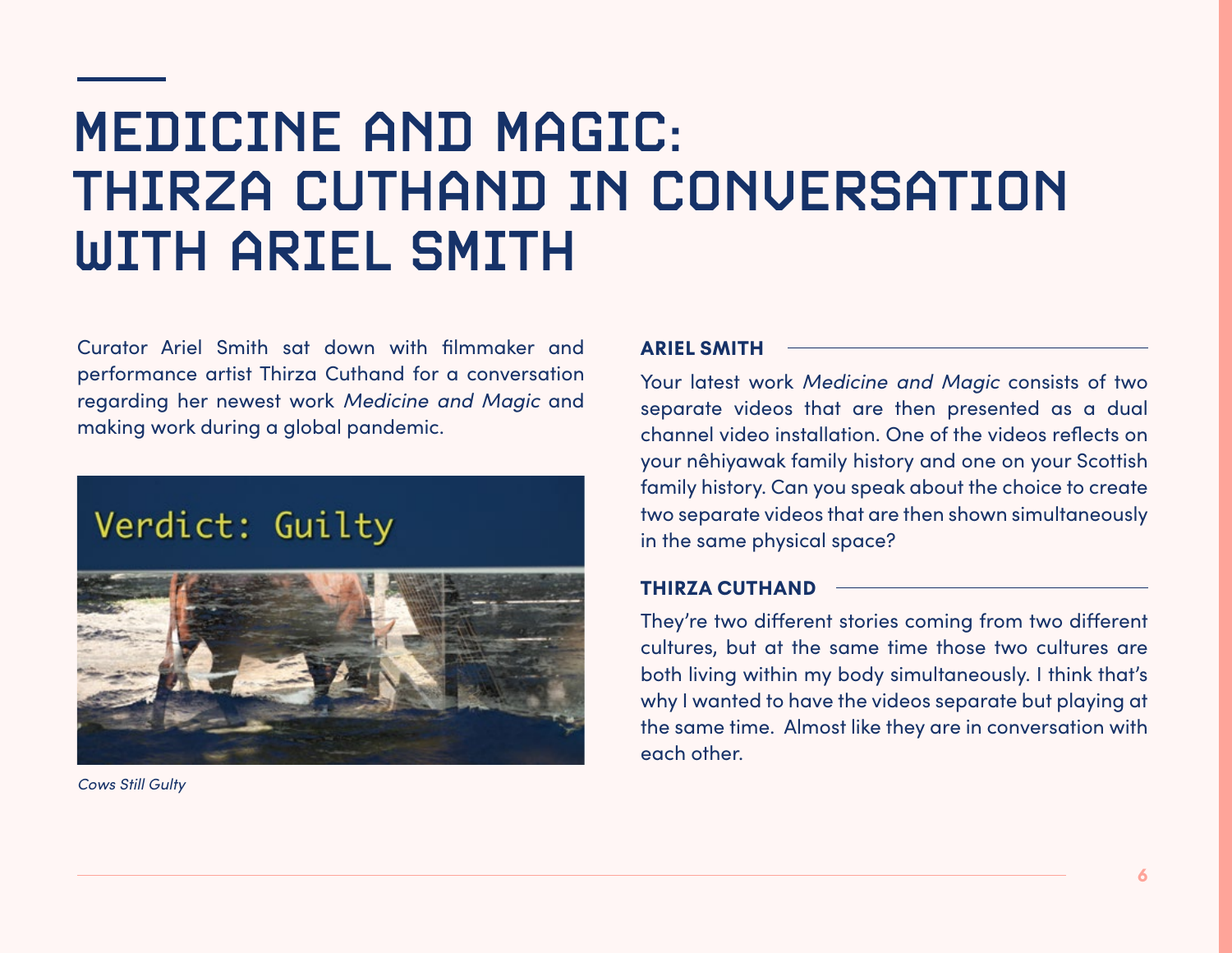Mixed-race Indigenous identity is a theme you've frequently returned to in your work, I'm specifically thinking of earlier tapes like *Through the Looking Glass*, and also more recently with *Thirza Cuthand is an Indian Within the Meaning of the Indian* Act. You've said you feel more connected to your nêhiyawak culture...

### **TC**

Yeah. I really didn't know that much about Scottish things. I mean, there's some food that my grandma made that my mom would make too sometimes, but that turned out to pretty much be British food actually. I wasn't really raised that way. My grandma was the only white person in my family. I wasn't really raised around white people except for who I went to school with and when I would go see my grandma.

### **AS**

Right, so you were raised around your Cree family and family history, but you say you know less about your Scottish ancestors.

### **TC**

Yeah.

### **AS**

In one of the videos in *Medicine and Magic*, the one featuring the bears, we learn a story about your Great Great Grandfather Misatimwas being doctored with the bear robe.This is a part of your family's recorded and oral history, something that you grew up hearing. The second video tells us about a woman from Scotland, Isobelle Sinclair, who you learned about recently through your own internet research and may also be an ancestor. How does your relationship to the two stories differ? Does one feel more emotionally proximate or more authentically yours?

### **TC**

Yeah, I mean because Misatimwas who is my Great Great Grandfather, I'm a direct descendant of him. I know for sure that I am related to him and exactly how and I heard the stories of him throughout my childhood. And then Isobelle Sinclair is more of... It's more tricky because I just know that Sinclair is a name associated with my family history in Scotland. And she lived close to the area that my Great Grandmother immigrated from to get to Canada. So there's a high potential we're related, but at the same time it was 1633 when she died, and I don't know much about her. There was very little information in the database….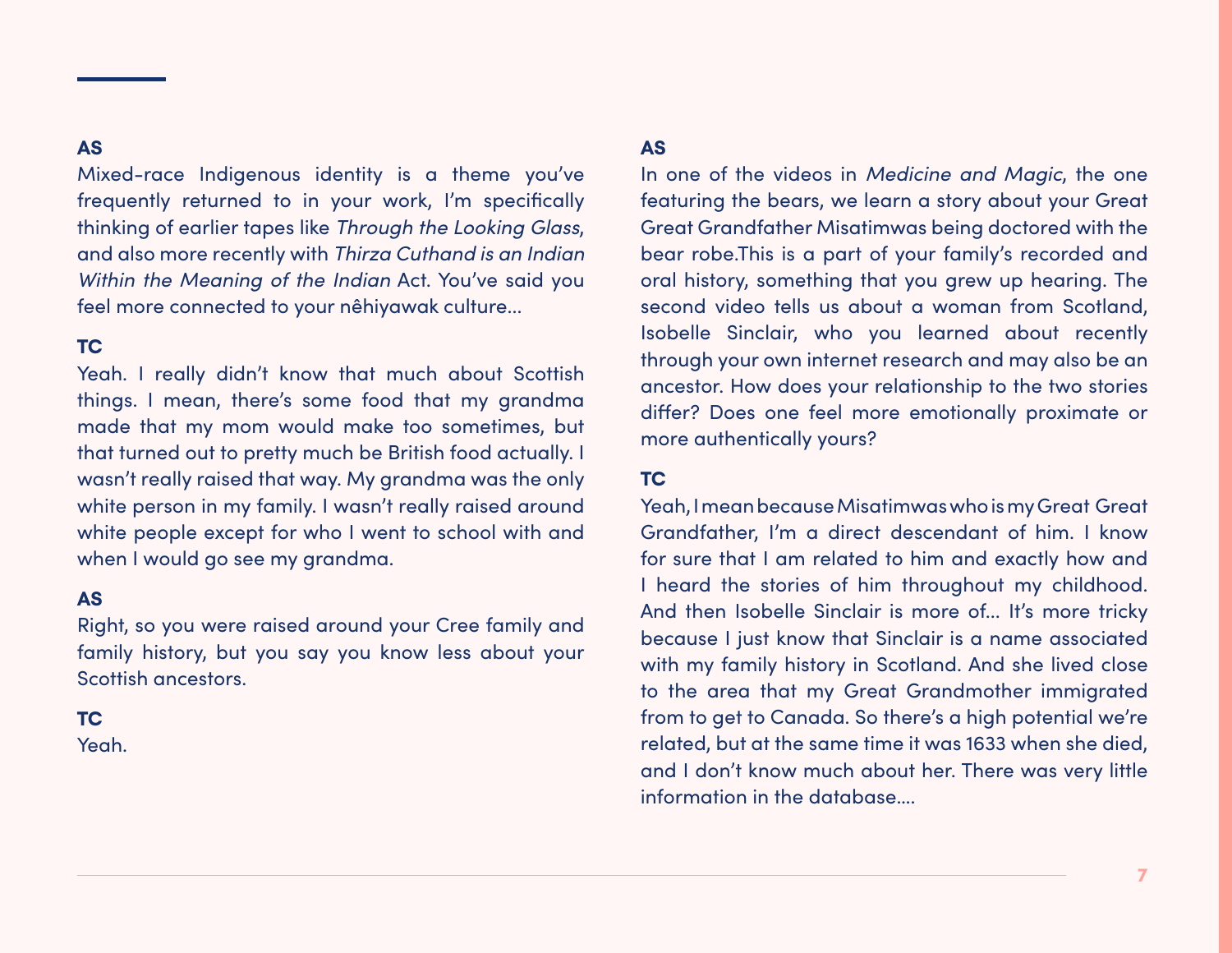

*M and M Still Execution*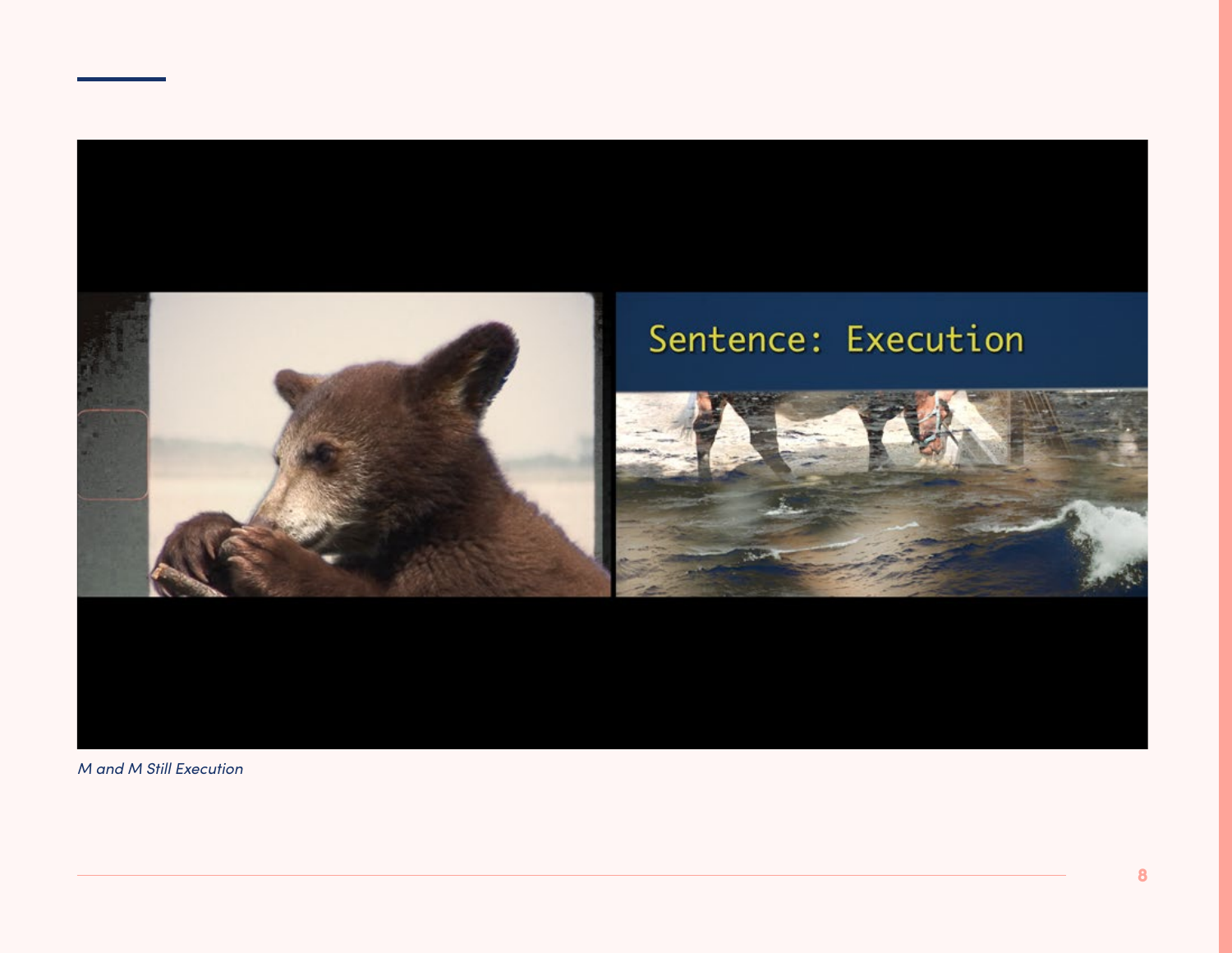Yeah you found out about her in the Survey of Scottish Witchcraft which is an online resource right?

### **TC**

Yeah. Exactly. So there wasn't much information there about her. I don't think it even said how old she was when she died. And I don't think it says if she had children either. So I don't know how she could be related to me. It's just that we have the same last name in our histories. So it's more tenuous, which is how my relationship is with my father's side anyway.

### **AS**

Tenuous?

### **TC**

Yeah. So I'm much more connected to the story of Misatimwas because I've known that story from a young age whereas Isobelle Sinclair is just some name and some tragic history that I found online in this database about witches that were executed. It's also more removed from me because it was so long ago, and whereas the other one was in 1885 which is a long time ago, but it's also not that long ago, comparatively.

### **AS**

How did the difference, in terms of your connection to the two different stories, how did this difference impact the way you decided to impart the stories to the audience?

### **TC**

I think there's some distance in the imagery and the way this story is told about Isobelle. There's just the facts about her presented in text, and then some general facts about witch hunting in Scotland whereas the story about Misatimwas being doctored for that wound comes across as more intimate or more:...

### **AS**

Visceral?

### **TC**

Yeah! I'm actually making a whole separate video about why Misatimwas was wounded, a whole separate video on that story.

### **AS**

Cool

**TC** Yeah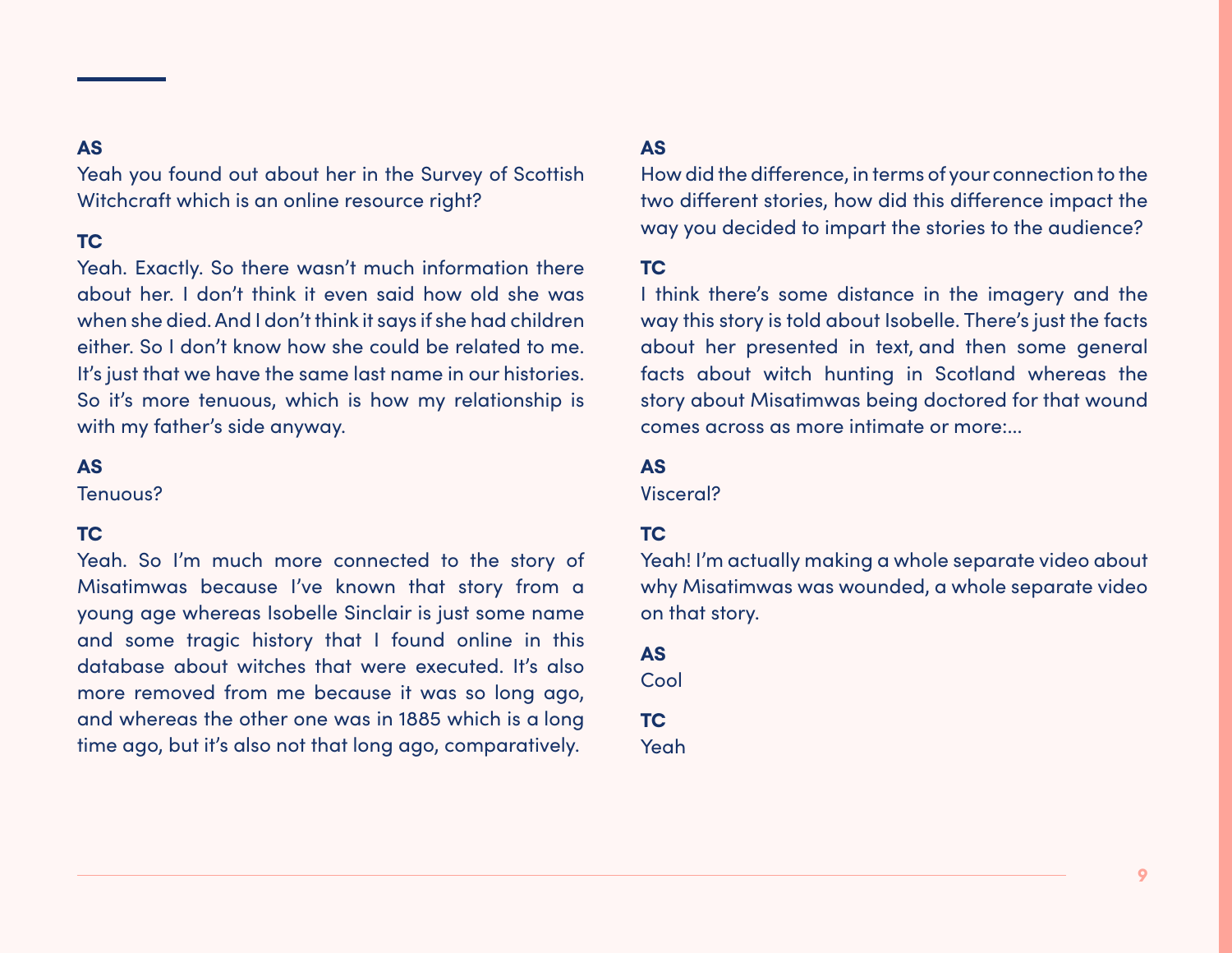It's interesting because there's a part of me that while I was viewing this new work, I was thinking about your experience of finding, through your own internet research, about this person that may be a distant relation, and it reminded me of when non-indigenous people do that with an Indigenous ancestor…

### **TC**

23 and Me.

### **AS**

Haha yeah. But it was a flip of the script. The opposite of what we're used to hearing, which is the non-indigenous person, like a settler person, discovers that they have a distant indigenous relation, and then suddenly their identity forms around this narrative. So I just thought that layer was interesting and wondered if it had crossed your mind at all when you were making the piece, but...

### **TC**

Yeah, I didn't really think of it that way, but that's interesting to point out because I actually know a bunch of Cree/Scottish people specifically who are trying to connect and explore their Scottish side. It's different obviously because learning about having Scottish ancestry isn't going to have the same problems with people taking on an identity to get grants and jobs. But it's true, it does flip the script..

### **AS**

In this new work there seems to be a commentary on the oppression and repression of both nêhiyawak medicine and ceremonial traditions, and I guess what you would call Scottish medicine and ceremonial traditions or practice, through British colonization.

### **TC**

Yeah. I mean that's the problem when you make Indigenous art, everything circles back to colonization . Obviously Scottish folk magic was a big thing and then Christianity came on the scene and started pushing people around and trying to get rid of what they saw as pagan or demonic because it was of the devil and all that kind of thing. The same thing with Cree and other Indigenous rituals and ceremonies and practices happened. Actually the medicine bundle that is talked about in this piece, the bear robe that was used in the doctoring was buried in an unmarked grave so that anthropologists couldn't steal it and sell it to the Smithsonian or whatever.

### **AS**

Grave robbers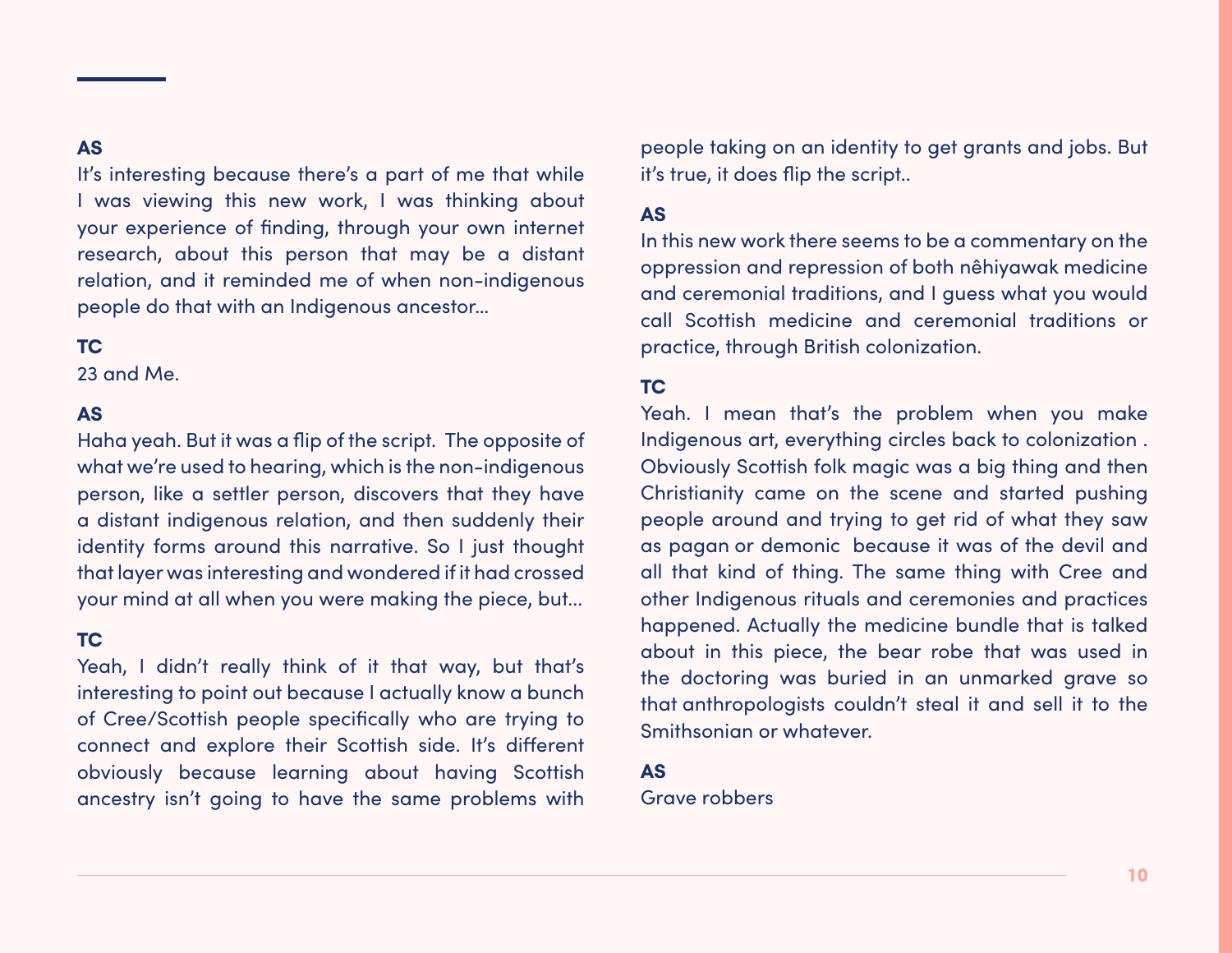## Misatimwas was so low that he dign't want anymore water.



## Ritual objects: Cloth, Hair, Salt Water



*M and M Still Water*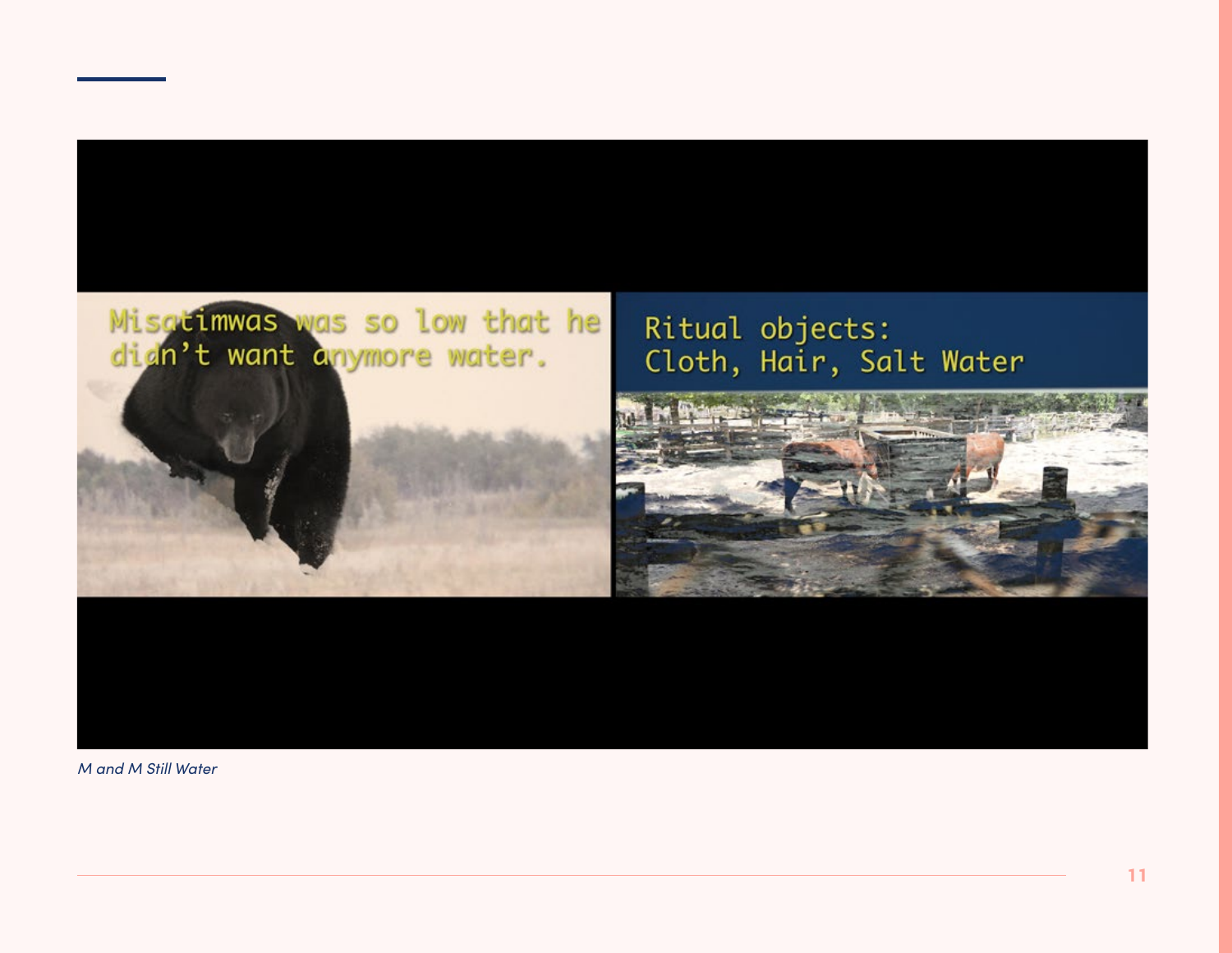### **TC**

Yeah! So I think about that, about the actual burying of this ceremonial object, and then comparing that with actually burning an entire human being, which is what was done to Isobelle Sincalir, because she was doing a ritual that the locals didn't agree with. It was actually a really benign ritual. She was just doing a spell or a prayer I guess to protect cattle.

### **AS**

Yeah it's interesting to make that correlation because I mean the "British Empire" learned how to do what they did from the colonization of Scotland and Ireland, and then used what they learned from that and went to their genocidal empire building project all over the world including here in what's now called Canada.

### **TC**

**Exactly** 

### **AS**

You made this piece during the ongoing COVID-19 pandemic and various stages of social isolation and quarantine, or what I've just been referring to as "End Times". What was it like creating in this context and did it affect the project?

### **TC**

Well, I mean, a lot of the images are taken from stock footage that I purchased so that would have happened with or without COVID because I wanted to have the ocean in there and I don't live near an ocean anyway. I couldn't go to Scotland to shoot regardless of the pandemic because I don't have the money to do that. The footage of the cows I could shoot because they were in my neighborhood.

### **AS**

Cows?

### **TC**

Yeah. They're just on the next block, there's a farm. So I could just walk over there and film them, but

### **AS**

Oh yeah. Riverdale Farm!

### **TC**

Yeah, and then the footage of the bears came from some Super 8 that I had shot in Saskatchewan last summer. I used that footage and then some stock bear footage. It was really complicated, though because you can't really do shoots. While I was making it, you definitely couldn't. I'm actually doing a shoot later this month that's with actors and a set and everything, and that will have to be very different now.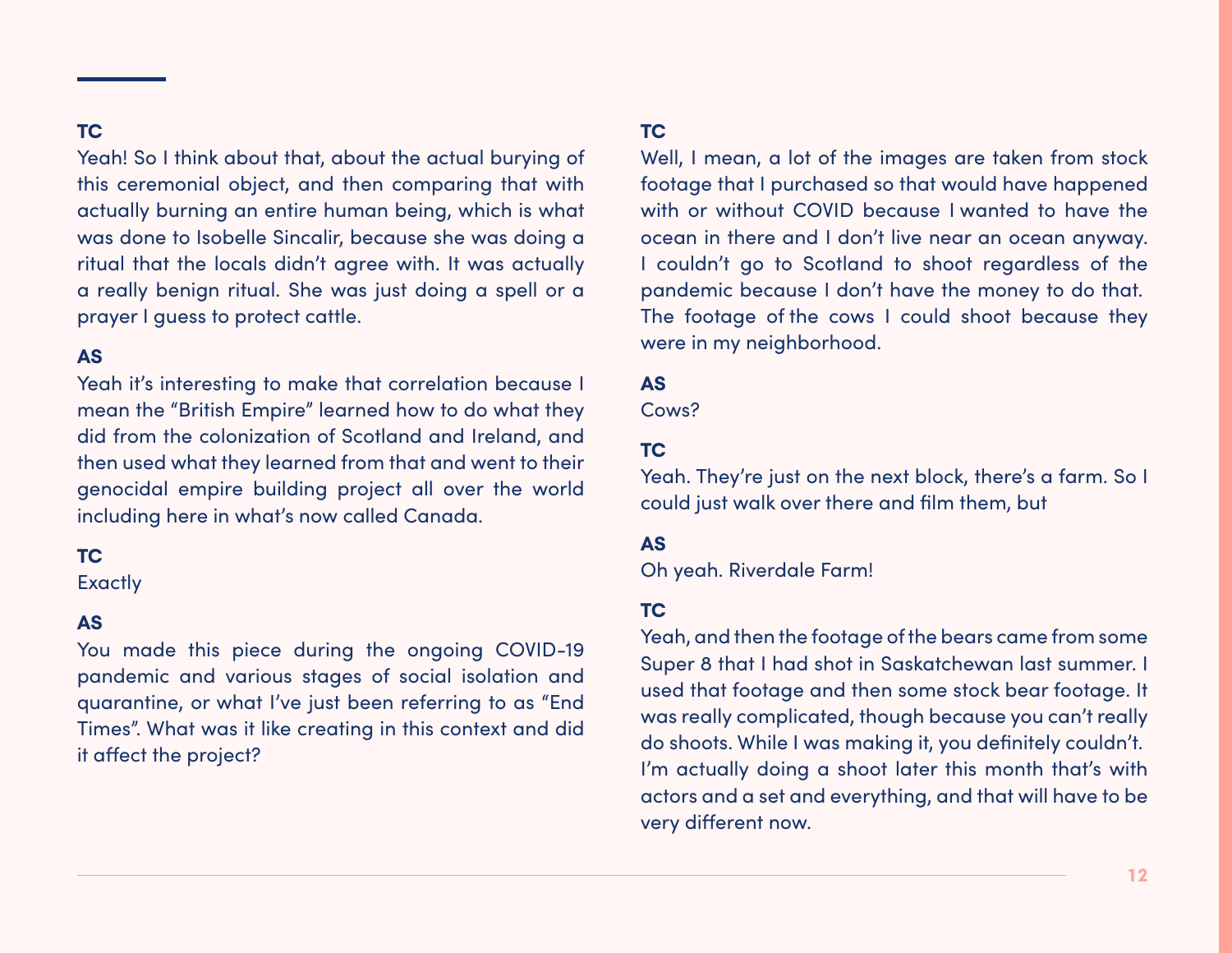Yeah. It's interesting because even when I was coming up with this question, I was thinking about isolation, social isolation when you're creating and I guess that there always is a period of isolation with creating art at least in part of it if not all. So in some ways maybe it didn't feel that different really?

### **TC**

I don't know. Without COVID it might've turned out differently. I'm not sure. It would have expanded what I would have been able to do, but at the same time, I think there's something about the use of the stock footage that is related to the distance between me and the two stories. Usually I'm in my own videos but these stories were about real people who aren't me so it seems like it was better to have them represented by the animals they were attached to when the two stories happened. Bears and Cows.

### **AS**

You're very present in the majority of your media artwork, either your body or your voice or both. In this new work, as you just mentioned, you're not featured in it in the same way you usually are. Not only did you not film yourself, you also used the words of other people as a

storytelling device. I don't know if I've ever seen a piece from you that has neither your voice, words or body. The bear video features the words of FineDay. It's the story of your Great Great Grandfather, but it's through the account by FineDay. So you use his words and then in the video featuring the cows the text you use was taken directly from an internet database. Why did you decide to go a different direction with this new work?

### **TC**

Yeah. I did try at first actually to write monologues that would be added to the videos as voice-overs and they just weren't working. And then I remembered I wanted to... I remember reading that account or finding that book we had growing up by FineDay that had that story of Misatimwas being doctored with the bear robe, and just how magical and interesting it was to read this story about my ancestors. And so I wanted to present it, similar to the way I first experienced that story from somebody's text from a long time ago. Like I mentioned I'm trying to tell that story about Misatimwas in a more personal way in another piece, but this one, I think I just wanted it to be less coloured by my take on it and my feelings about it.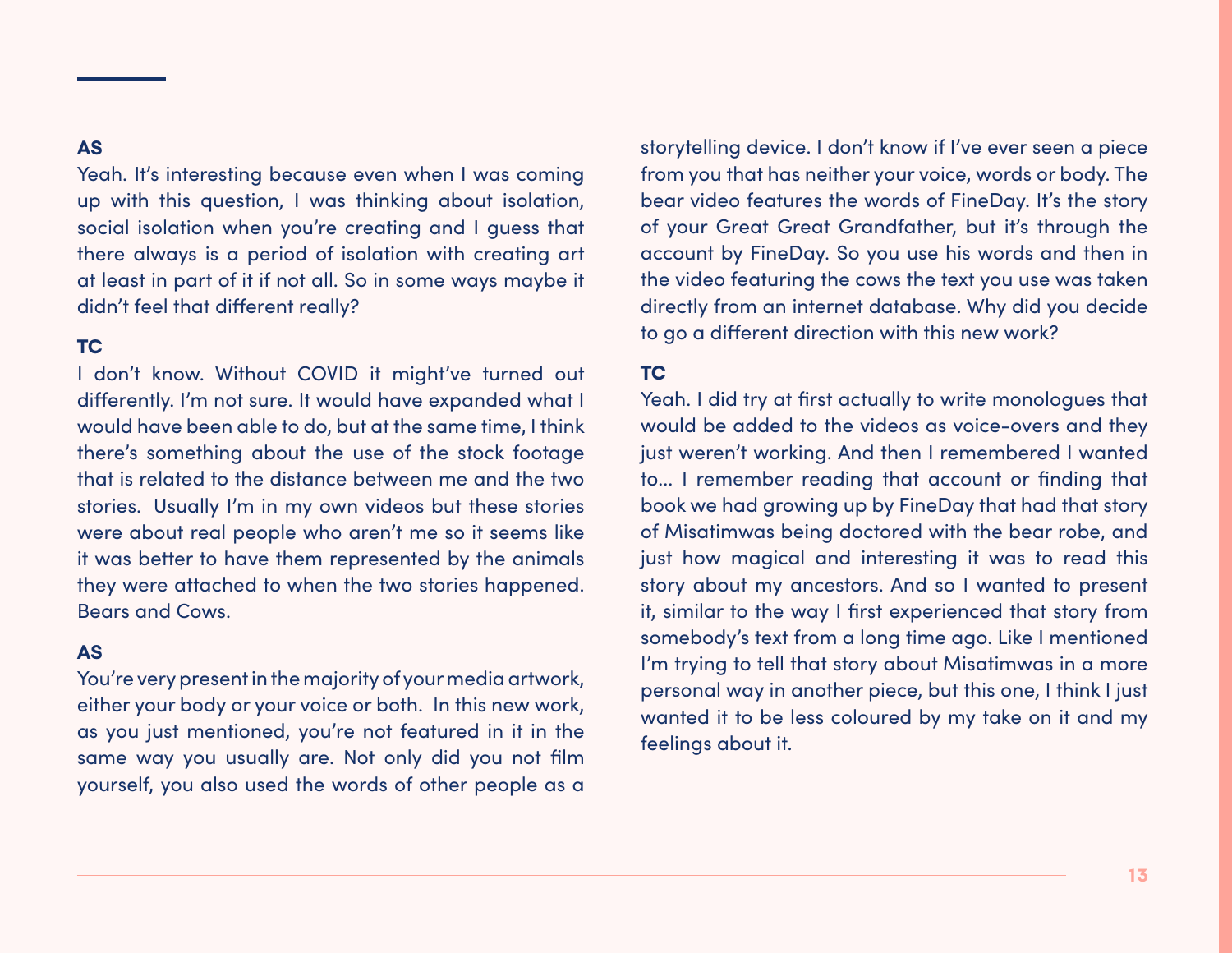# ARTIST SPOTLIGHT

**SCREENING RELEASE THURS OCT 22, 10:00 AM**

### **Less Lethal Fetishes**

**A Retrospective Screening:** Thirza Cuthand (Cree) **Curator:** Ariel Smith (Nêhiyaw) English | Short Experimental Videos Canada | 49 min

The familiar razor-sharp wit and DIY diarist aesthetic abound in this selection drawn from Thirza Cuthand's prolific video art practice. Released over the past 20 years, the featured works present Cuthand's voice and body prominently as both subject and object while taking up with and scrutinizing themes of queer Indigenous identity, madness, kink, and colonialism.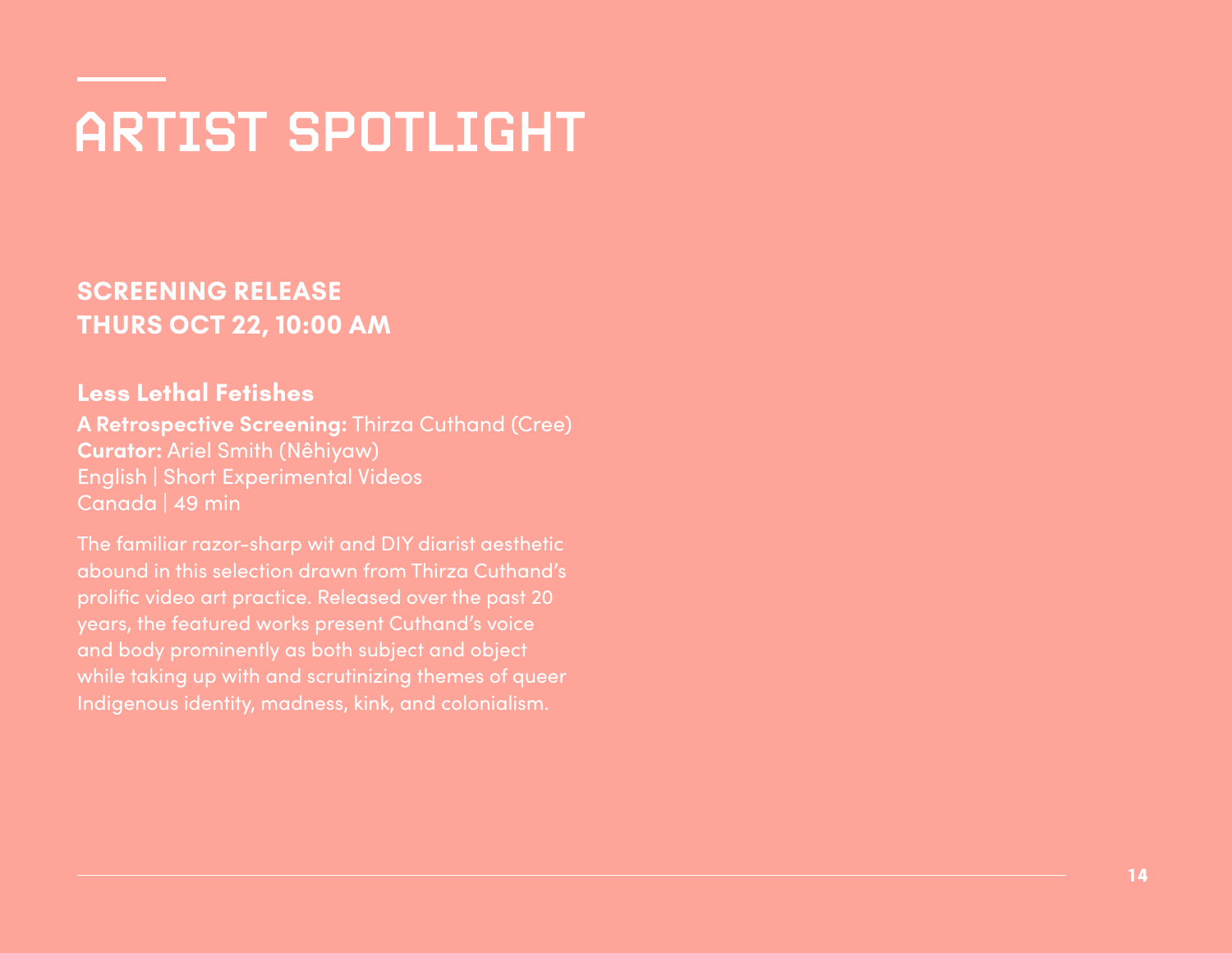### **Anhedonia**

Canada | 1999 | 9:30 min English | Colour

Named after a medical term for the inability to experience pleasure as a symptom of depression, *Anhedonia* marks the beginning of Cuthand's long term and ongoing exploration of her own mental illness within her work. Performative and corporal, *Anhedonia* is an unapologetic first-person testimony on the experience of suicidal ideation and the effect of homophobia and colonialism on mental health.

**Just Dandy** Canada | 2013 | 7:38 min English | colour

In *Just Dandy* Cuthand recalls her own 2001 film *Helpless Maiden Makes An I Statement* by revisiting the latent eroticism and kink undertones of the "wicked queen" archetype found within fairy tales. She tells us of a love affair gone awry and makes use of an effective tongue-in-cheek allegory of invasive European plant species in this hilarious and sexually graphic critique of settler colonialism.



*Anhedonia*



*Just Dandy*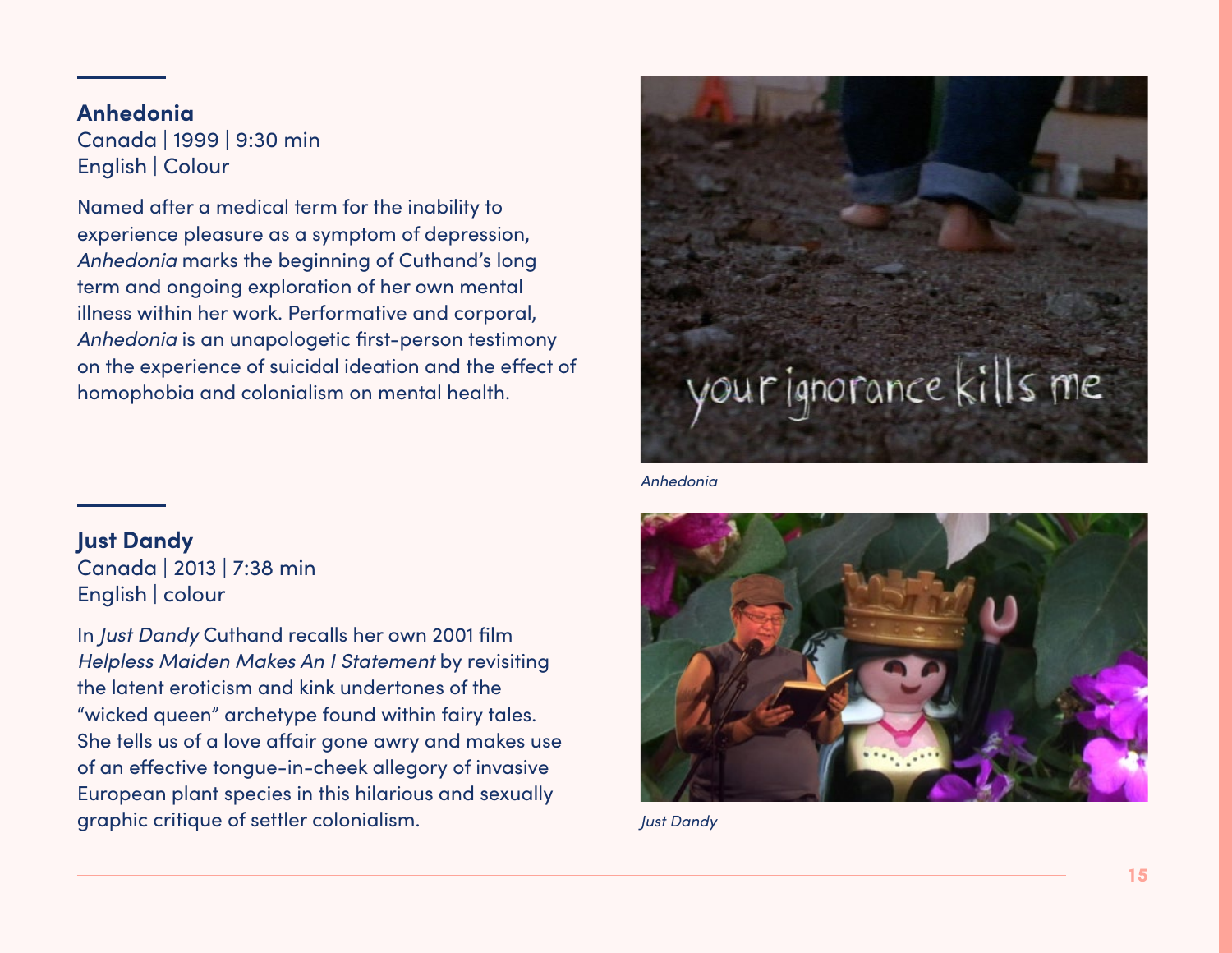### **Love and Numbers** Canada | 2004 | 9:00 min

English | colour

Binary code, spy signals, paranoia, and unrequited love. A Two-Spirited woman in a psychiatric hospital attempts to make sense of heartbreak and the effects of colonial violence during a mental health crisis.



*Love and Numbers*

### **Less Lethal Fetishes** Canada | 2019 | 9:24 min

English | colour

Naked and raw in body and thought, Cuthand delivers a monologue drawing connections between gas mask fetishes, breath play, the ethics of exhibiting as an artist, and environmental racism in Canada.



*Less Lethal Fetishes*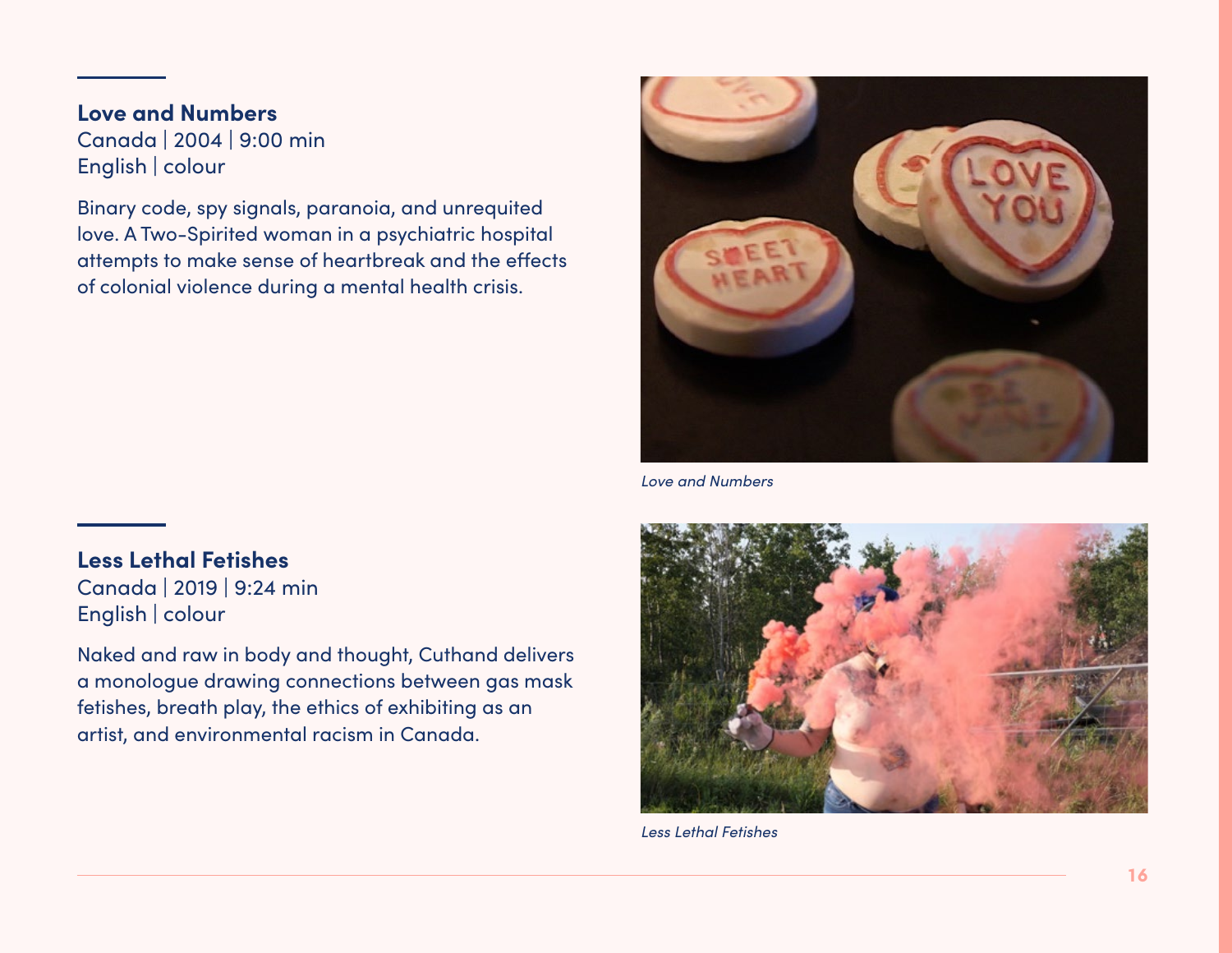### **Sight** Canada | 2012 | 3:33 min English | Colour

Shot on super 8 and making use of camera-less animation techniques, Cuthand juxtapose's personal experience of migraine triggered vision impairment and mental illness with the story of a relative's selfinduced blindness. A sensitive and movingly vulnerable elucidation on the relationship between mental health and disability.



*Sight*

### **Thirza Cuthand is an Indian Within the Meaning of the Indian Act**

Canada | 2017 | 8:56 min English | Colour

Blood, earth, and the filmmaker's own body serve as powerful visual metaphors in this deeply personal contemplation on mixed-race identity and anti-Indigenous racism. An emotional essay on both the privilege and pain of passing as white while Indigenous.



*Thirza Cuthand is an Indian Within the Meaning of the Indian Act*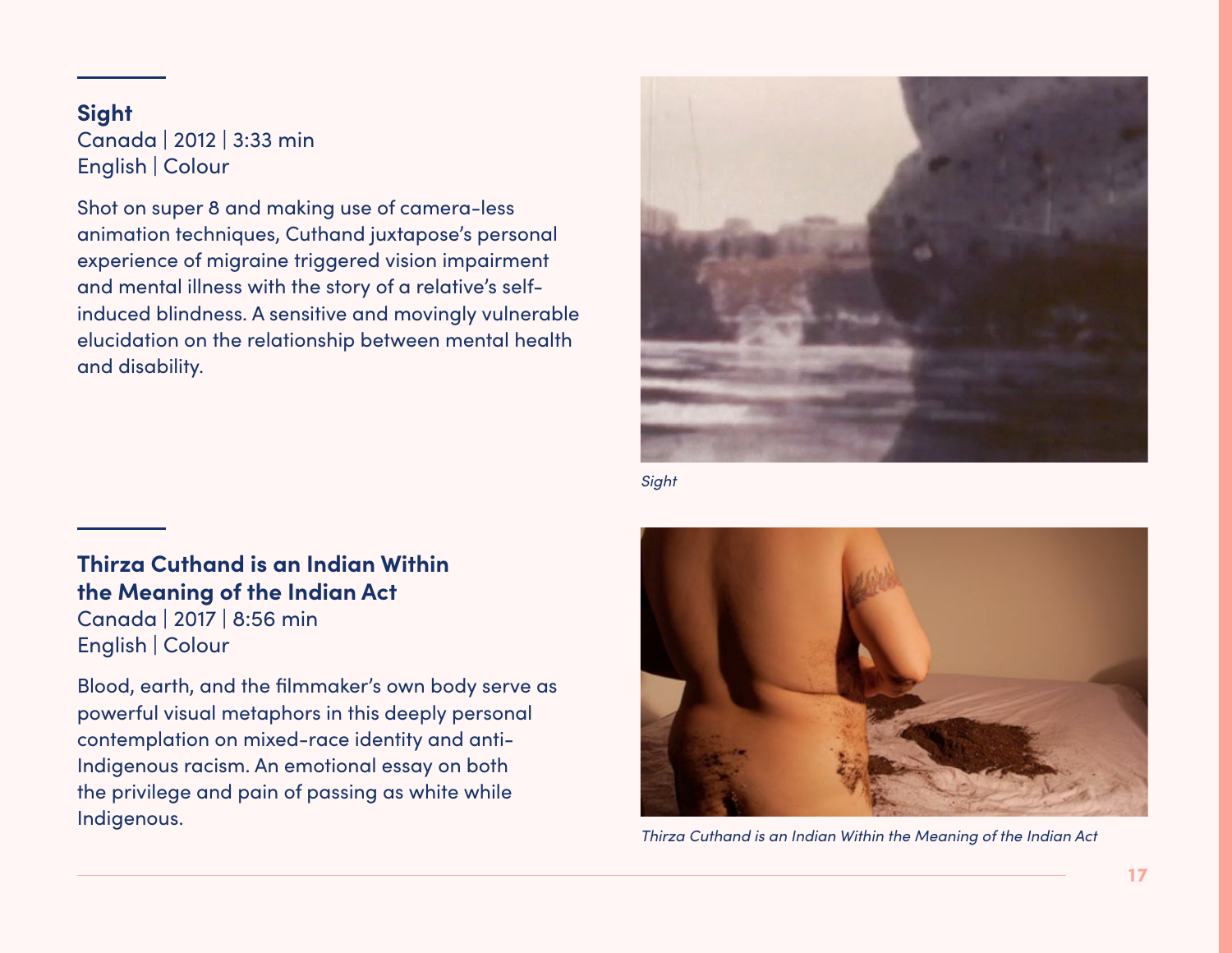# BIOS

## **ARTIST**

*Thirza Jean Cuthand was born in Regina and grew up in Saskatoon. Since 1995, she has been making short experimental narrative videos and films about sexuality, madness, youth, love and race which have screened in festivals internationally.*

## **CURATOR**

*Ariel Smith is an award-winning Nêhiyaw and Jewish filmmaker, video artist, curator, writer and cultural worker. Ariel is largely self-taught, but honed many of her skills through artist-run centres and her passion for artist-run culture has become an integral part of her practice. Previously, she was the technical director at Saw Video Media Arts Centre and Executive Director at imagineNATIVE. Ariel is currently the Artistic Director of Native Women in the Arts and is completing an MFA at York University.*